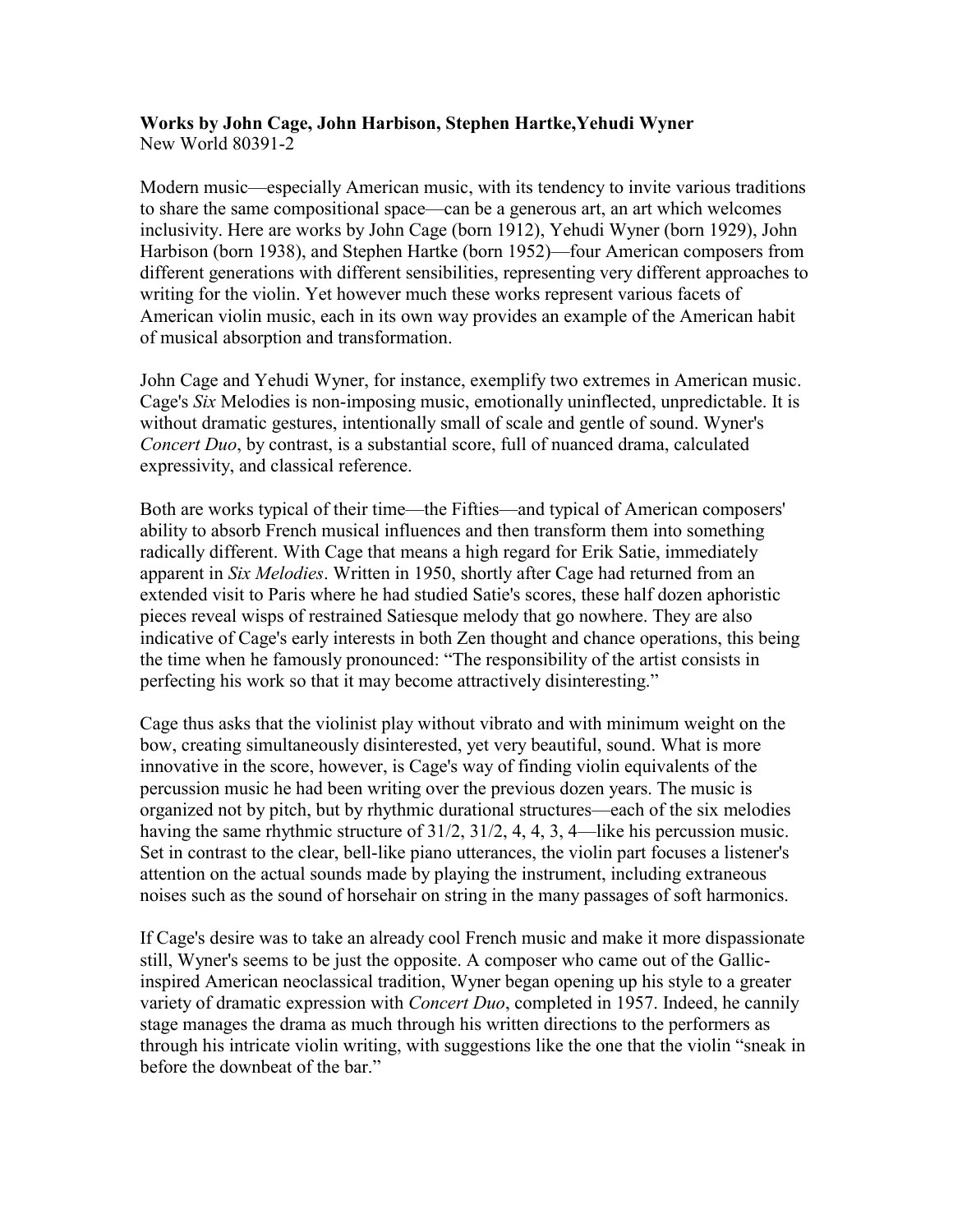Presented in two movements, *Concert Duo* suggests a kind of theatrical dialogue between violin and piano on the subject of romanticism versus classicism. One hears this from the start, as the violin plays syncopated, repeated Bs, fol- lowed by a slow-moving line against a more detached, staccato piano. Ideas are traded back and forth, but the repeated note motive, with its insistent hinting at jazz, always serves to raise the emotional temperature. These repeated notes return in the second movement, emerging from the slow, rhapsodic music, and then work into a powerful climax, where Wyner urges more and more from the players, asking for "maximum power" and "top speed."

Harbison's *Four Songs of Solitude* and Hartke's *Oh Them Rats Is Mean in My Kitchen* also suggest a duality between an introspective music and a more open one. Both works, moreover, almost ask to be considered jointly, since they were written in the same year, 1985, by composers who happen to have been born in the same town, Orange, New Jersey. Both works explore only pure violin sound, Harbison's being for the instrument alone, Hartke's for a violin duo.

*Four Songs* was written as a present for the composer's wife, the violinist Rose Mary Harbison, and, like Cage's *Six Melodies,* it consists of brief individual pieces of songlike character and somewhat lonely temperament. As Cage has long done, Harbison here contemplates the relationship of music to composer, performer, and listener. In a brief program note, he suggests that *Four Song* explores three kinds of solitude: that of the composer, "in a landscape of his own invention"; that of the performer, "onstage or in the practice room"; and that of the listener, "confronted with seemingly private references."

Harbison's expression of solitude, however, never ignores the diverse musical culture of modern life. He has instead synthesized the diversity of influences into his own language. And so while *Four Songs* exploits both a big-concert violin technique and the sound of a Bach solo violin suite, the inspiration can still be unmistakably American, as in the folklike rhymes upon which the second song is based.

Where Harbison transforms folk roots into refined and solitary music, Hartke, in *Oh Them* Rats, has created a more raucous, blues-influenced work. The impetus for *Oh Them Rats* is the rhythm of the opening line from Blind Lemon Jefferson's *Maltese Cate Blues*, which struck Hartke when he heard it in a recording by Tennessee blues singer Sleepy John Estes. But Hartke grafts this vernacular style onto the resonant classical violin technique, and he amplifies the effect by doubling the instrument.

A full statement of Jefferson's generative rhythm is not heard until the final three bars of the Hartke score, and all of *Oh Them Rats* is a dramatic progression leading up to that climactic final revelation.Working through accretion, Hartke divides the score into four sections, each descriptive of its part of the title. The first, "Oh," opens with the first violin wailing in its highest register and gradually lowering to the range of the human voice."Them Rats" features a swaggering second violin and lots of pizzicato scurrying, with the violins pitting complex rhythms against each other. The bluesy "Is Mean" has the tempo instructions "Just minding your own business" and "scampering," and it leads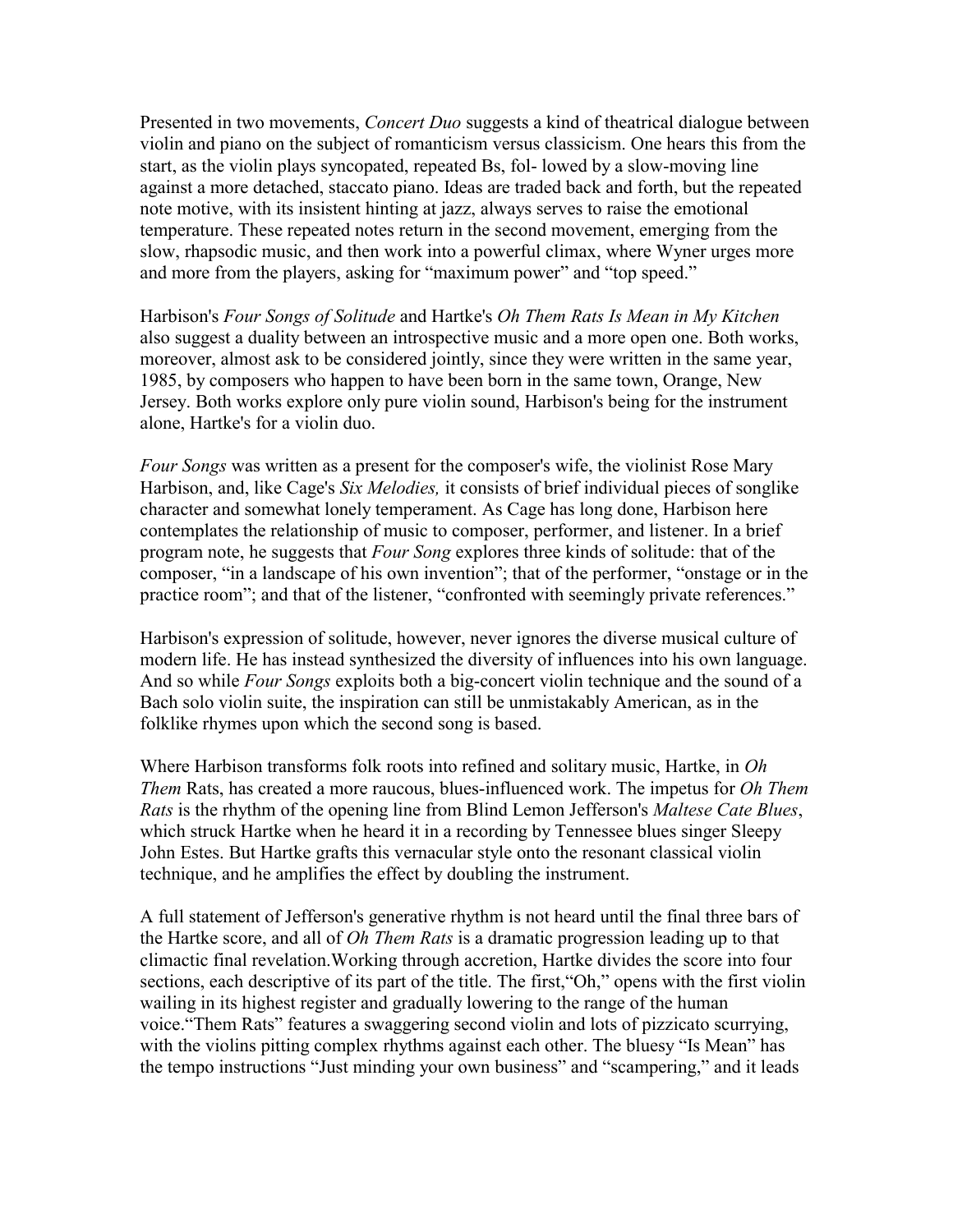to the real blues, "In My Kitchen." The work is dedicated to Michelle Makarski and Ronald Copes. *—Mark Swed*

*Mark Swed, a New York-based music critic whose writing appears in the* Wall Street Journal, *the* New York Times, *and other publications, is writing a biography of John Cage.*

### SELECTED DISCOGRAPHY

John Cage *Atlas Enclipticalis with Winter Music.* The New Performance Group, John Cage conducting. Mode 3/6.

*Indeterminacy.* John Cage, narrator; David Tudor, piano. Smithsonian/Folkways SF 40804/5.

*Sonatas and Interludes for prepared piano*. Joshua Pierce, piano. Wergo 60156-50. *Third Construction in Metal*. Continuum Percussion Quartet. New World Records 80382- 2.

John Harbison Concerto for Double Brass Choir and Orchestra. Los Angeles Philharmonic, André Previn conducting.

*The Flight* Into Egypt. Roberta Anderson, soprano; Sanford Sylvan, baritone; Cantata Singers and Ensemble, David Hoose conducting; *The Natural World*. Janice Felty, mezzo-soprano; Los Angeles Philharmonic New Music Group, John Harbison conducting. New World Records 80395-2.

*Mirabai Songs*. Dawn Upshaw, soprano; Orchestra of St. Luke's, David Zinman conducting. Nonesuch 79187.

*Samuel Chapter*. Susan Larson, soprano; Collage, John Harbison conducting. *Ulysses' Bow*. Pittsburgh Symphony, André Previn conducting. Nonesuch 79129.

Symphony No. 1. Boston Symphony, Seiji Ozawa conducting. New World Records 80331-2.

Stephen Hartke *Caoine; Inglesia Abandonada.* Ronald Copes, violin; Lisa Stidham, soprano. Orion 84470.

Night Rubrics.Angela Schwartz, cello. New World 80461-2.

Yehudi Wyner *Intermezzi for Piano Quartet*. Cantilena Chamber Players. ProArte CCD-120.

*Passage 1*. Musical Elements; Daniel Asia conducting. CRI SD-550. *Three Short Fantasies for Piano*.Alan Miller, piano. CRI S-306.

# SELECTED BIBLIOGRAPHY

# John Cage

---. Silence. Middletown, Conn.: Wesleyan University Press, 1961.

Cage, John. *I-IV.The Charles Eliot Norton Lectures: 1988-89*. Cambridge, Mass,: Harvard University Press, 1990.

Fleming, Richard and William, Duckworth, eds. *John Cage at Seventy-Five. Bucknell Review*. Cranbury, New Jersey: Associated University Pressess, Inc., 1989.

Kostelanetz, Richard.*Conversing with Cage*. New York: Limelight Editions, 1988.

John Harbison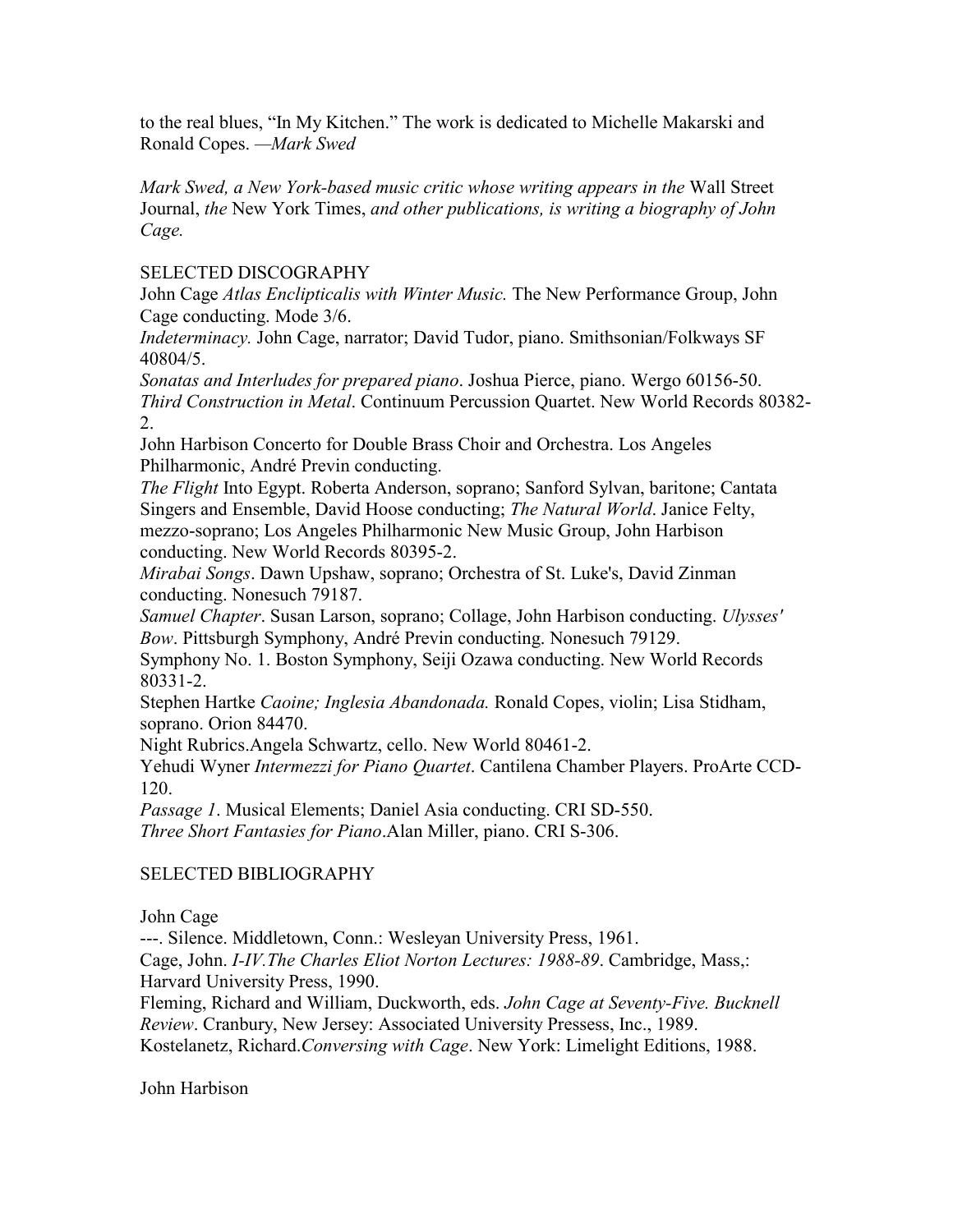Swed, Mark. "It Takes a Lot of Brass and a Viola,"*The New York Times*. May 20, 1990. Swift, Richard."John Harbison." In *The New Grove Dictionary of American Music*, H.Wiley Hitchcock and Stanley Sadie, eds. London and New York: MacMillan, 1986. Tassel, Janet."John Harbison Comes Home."*Boston Globe Magazine,* February 27,1984.

#### Yehudi Wyner

Perlis,Vivian."Yehudi Wyner." In *The New Grove Dictionary of American Music*, H.Wiley Hitchcock and Stanley Sadie, eds. London and New York: MacMillan, 1986.

**Michelle Makarski** has appeared as a featured participant at the Carmel Bach, Kneisel Hall, and Marlboro Festivals. She has appeared on tour with Music from Marlboro and in broadcast on National Public Radio, Radio of the Suisse Romande, Italian Radio and Television, and the BBC. She was winner of the 1981 Alberto Curci Competition in Naples and in 1982 became the only American prize winner in the history of the Carl Flesch International Competition.As concerto soloist she has performed with numerous orchestras, including the Atlanta Symphony, the American Symphony Orchestra, the Scarlatti Orchestra of the RAI and the Royal Philharmonic. A native of Michigan, Makarski attende the Interlochen Arts Academy and the univerity of Michigan. Among her teachers have been Angel Reyes, Mischa Mischakoff and Paul Makanowitzky. She currently resides in Santa Barbara, California.

**Brent McMunn** , pianist, performs throughout the United States and has toured Southeast Asia. He has appeared both as soloist and in chamber music on the Los Angeles Philharmonic's Chamber Muisc, New Music, and Music Under Grand Series, and for six summers served as pianist for the Los Angeles Philharmonic Institute. He has participated in numerous radio broadcasts and has recorded for Orion and Cambria Records. McMunn is on the staff of the Los Angeles Music Center Opera and is principal coach for the opera program at California State University,Long Beach.

**Ronald Copes,** violinist, has appeared as a featured performer in the Marlboro, Bermuda, Colorado, and Kneisel Hall Festivals, and has toured extensively with Music from Marlboro ensembles and the Los Angeles Piano Quartet. He has recorded for radio and television broadcast, as well as for Orion, CRI, Klavier Musical Heritage, and Pickwick Records. Copes has won prizes in several competitions, including the Merriweather Post and the Concours International d'execution Musicale in Geneva. He is professor of violin at the University of California, Santa Barbara.

The Carnegie Hall International American Music Competitions were created to focus attention on the large repertoire of recital music written by American composers since 1900. By rewarding distinguished performers of this repertoire, the competitions were designed to interest performers, students, and teachers in this music; by presenting the first-prize winners (and the winning programs) in public appearances and concert tours, it is hoped that audiences and managers will come to regard this music as part of the standard repertoire, a literature still dominated by pre-twentieth-century European music. Since 1981 the Competition has been sponsored by Carnegie Hall, with funding from the Rockefeller Foundation. It was formerly known as the Kennedy Center/Rockefeller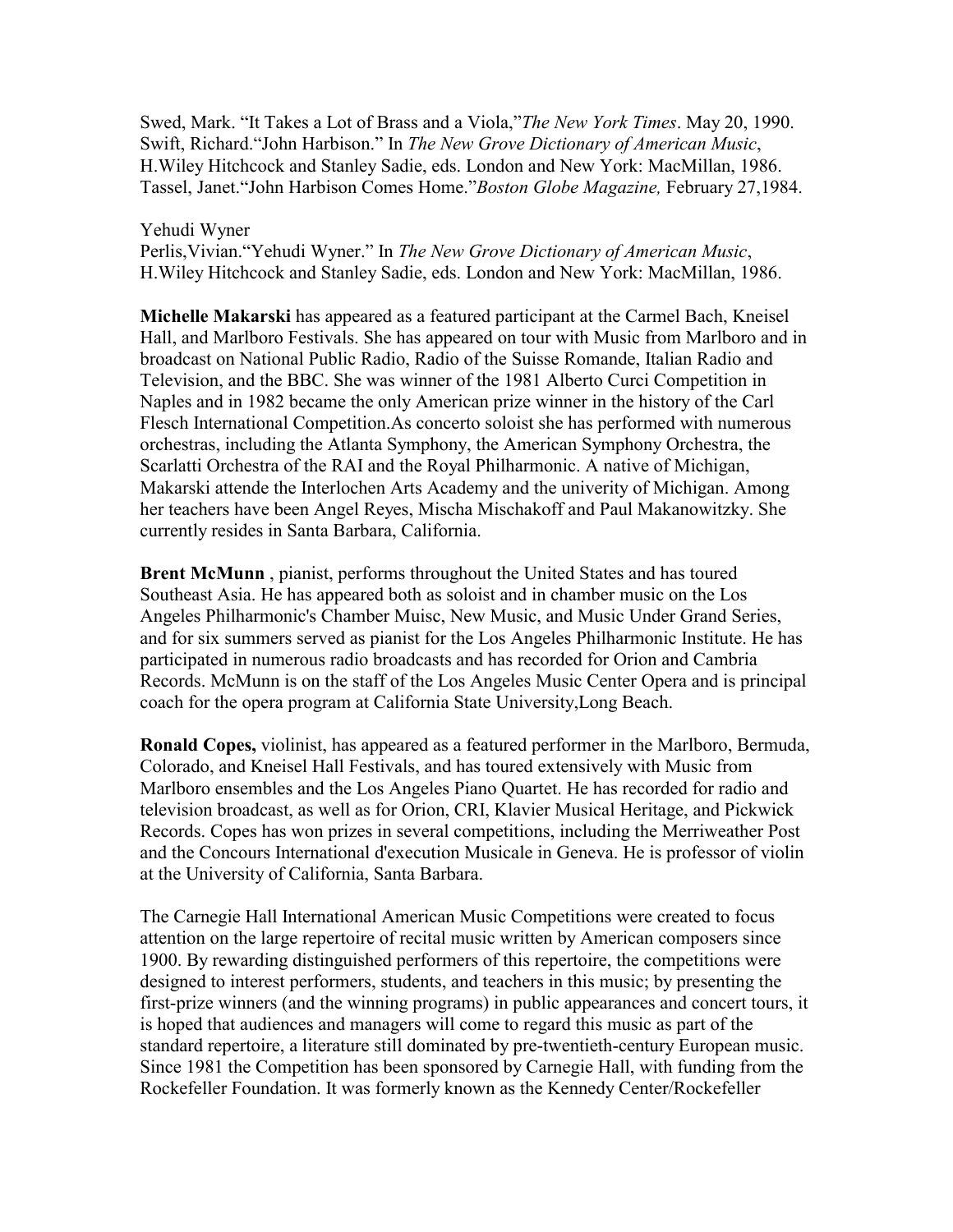Foundation International Competition for Excellence in the Performance of American Music. This is the tenth album in the series of recordings by the first prize-winners, presenting selected repertoire from the program that is not otherwise available on disc. The judges for the preliminary rounds of the 1989 Competition for Violinists were Maryvonne Le Dizes- Richard, Randall Hodgkinson, Henry Meyer, Rolf Schulte, and Marcus Thompson.The semifinal and final rounds, held at Carnegie Hall in New York, were judged by Maurice Abravanel, Robert Davidovici, Jonathan Feldman, Gregory Fulkerson, Ida Kavafian, Sylvia Rosenberg, and Michael Steinberg. The second prize winner was Victor Schultz, and David Wolf won third prize.

Recorded on September 4-6, 1990, at BMG Sudio A, New York. Producer: Judith Sherman. Engineer: Paul Goodman Cover art: Dovilio Brero Cover design: Bob Defrin

(p) 1991 © 1991 Recorded Anthology of American Music, Inc. All rights reserved.

Michelle Makarski, violin Brent McMunn, piano (Cage, Wyner) Ronald Copes, violin (Hartke)

John Harbison: Four Songs of Solitude (publ.AMP, Inc.) 1. I. (3:37) 2. II. (2:45) 3. III. (3:43) 4. IV. (4:18)

John Cage: Six Melodies for Violin and Keyboard (piano) (publ. C.F. Peters Corp.) 5. 1. (2:30) 6. 2. (1:40) 7. 3. (1:47) 8. 4 (2:40) 9. 5. (1:35) 10. 6. (2:10)

Stephen Hartke: Oh Them Rats is Mean in My Kitchen (publ. MMB Music) 11. 1. Oh (3:04) 12. 2.Them Rats (2:25) 13. 3. Is Mean (3:36) 14. 4. In My Kitchen (5:58)

Yehudi Wyner: Concert Duo for Violin and Piano (publ.AMP, Inc.)